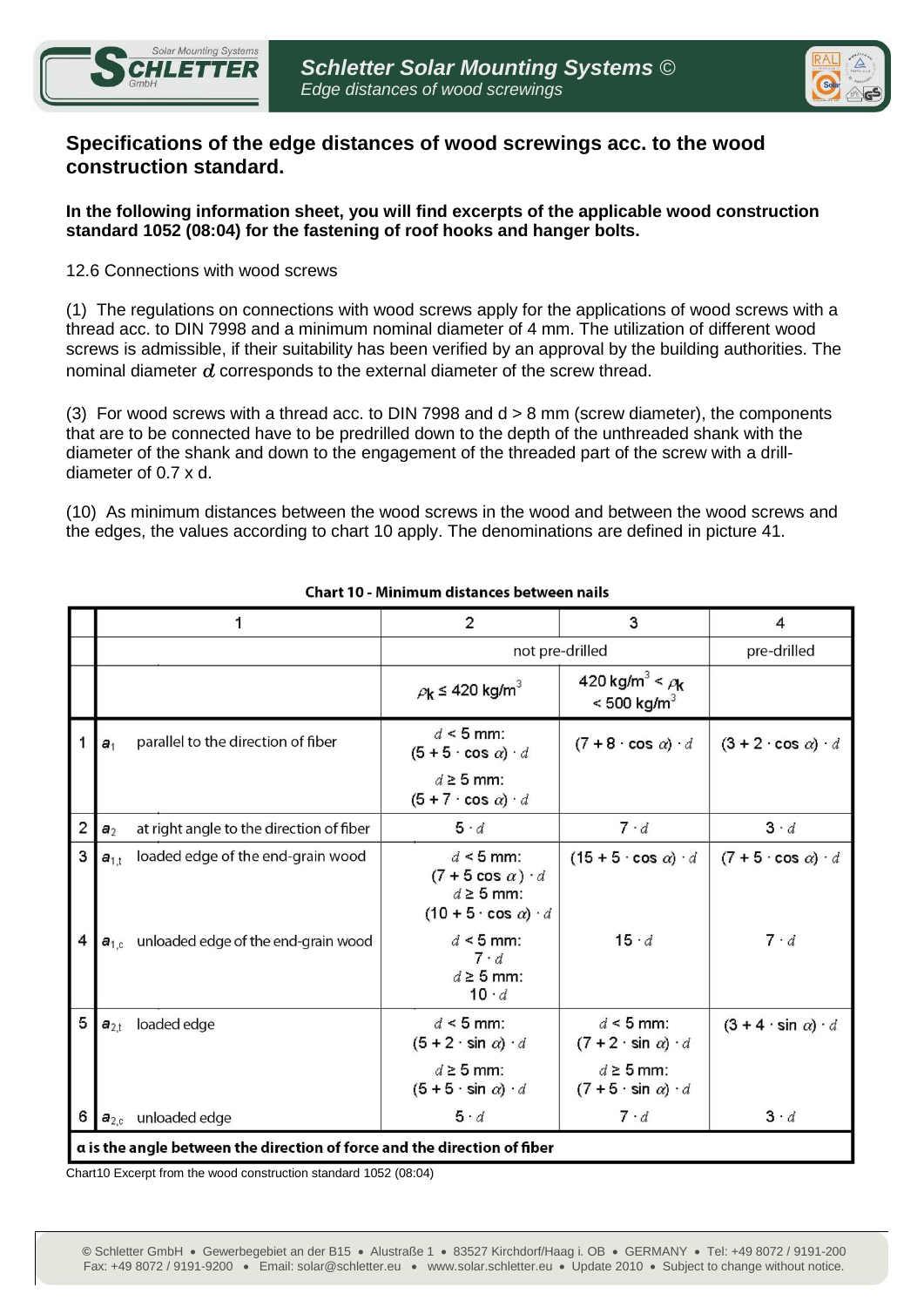



**In case of wooden rafters in vertical direction,** loaded edges have to be considered in the calculations (see drawing 41 a2,c), **the definition predrilled – not predrilled is important**, for a nonpredrilled screwing that means 5 x  $d$  resp. 7 x  $d$ , and in case of a predrilled screwing, 3 x  $d$  (see examples).







Picture 41 - Definition of the average connection distances

Picture 41 Excerpt from the wood construction standard 1052 (08:04)

**Example 1:** In case of a predrilled screw diameter of 8 mm and a vertical rafter, the following values have to be used for calculation:

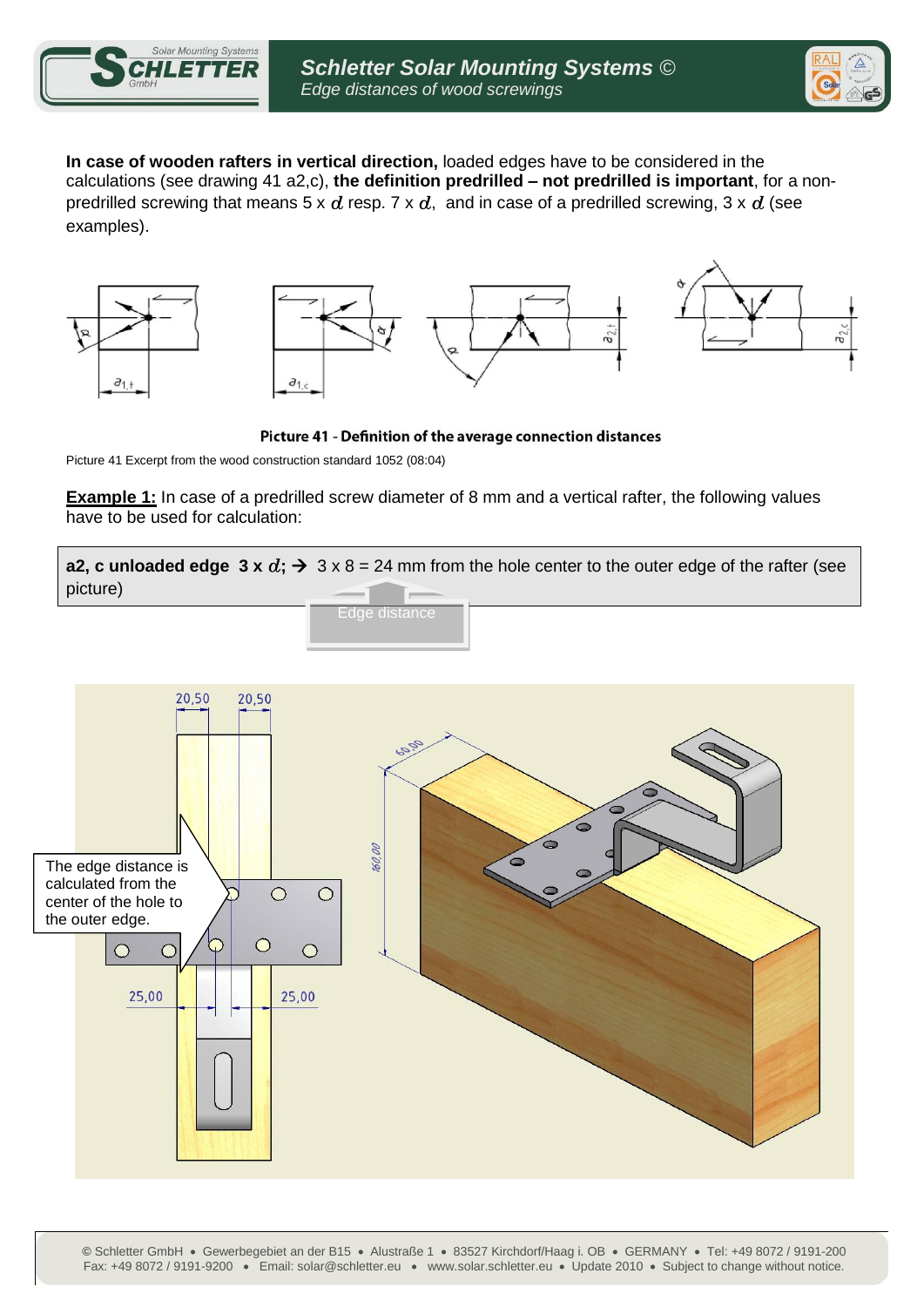



**Example 2:** In case of a non-predrilled screw diameter of 8 mm and a vertical rafter, the following values have to be used for the calculation:

## **a2, c unloaded edge, classified according to type of wood pk = bulk density**

(Bulk density pk <420 kg/m<sup>3</sup> applies for solid wood C 24 and glued-laminated timber up to GI28h, which is used in most cases)

| $pk > 420$ kg/m <sup>3</sup> | $pk > 420$ kg/m <sup>3</sup> < pk > 500 kg/m <sup>3</sup> |
|------------------------------|-----------------------------------------------------------|
| 5x d                         | $7 \times d$                                              |
| $5 \times 8 = 40$ mm         | $7 \times 8 = 56$ mm                                      |
| Edge distance                | Edge distance                                             |

**In case of horizontal wood purlins**, loaded edges have to be considered in the calculations (see drawing a², t), but also in this case, the definitions "predrilled" or "not predrilled" are important. It also has to be considered that the angle  $\alpha$  used for calculation must not be bigger than 90 $^{\circ}!$ 



Picture 41 - Definition of the average connection distances

Picture 41 Excerpt from the wood construction standard 1052 (08:04)

**Example 3:** In case of predrilled screw diameters of 8 mm and horizontal purlins, the following values have to be used for the calculation:

$$
(3 + 4 \times \sin \alpha) \times d
$$
; with  $\sin 90^\circ \rightarrow (3 + 4 \times \sin 90^\circ) \times 8 = 56$  mm

**Example 4:** In case of predrilled screw diameters of 8 mm and horizontal purlins, the following values have to be used for the calculation:

(Bulk density pk <420 kg/m<sup>3</sup> applies for solid wood C 24 and glued-laminated timber up to GI28h, which is used in most cases)

| $pk > 420$ kg/m <sup>3</sup>                    | $pk > 420$ kg/m <sup>3</sup> < pk > 500 kg/m <sup>3</sup> |
|-------------------------------------------------|-----------------------------------------------------------|
| $(5 + 5 \times \sin \alpha) \times d$           | $(5 + 7 \times \sin \alpha) \times d$                     |
| $(5 + 5 \times \sin 90^\circ) \times 8 = 80$ mm | $(7 + 5 \times \sin 90^\circ) \times 8 = 96$ mm           |
| Edge distance                                   | Edge distance                                             |